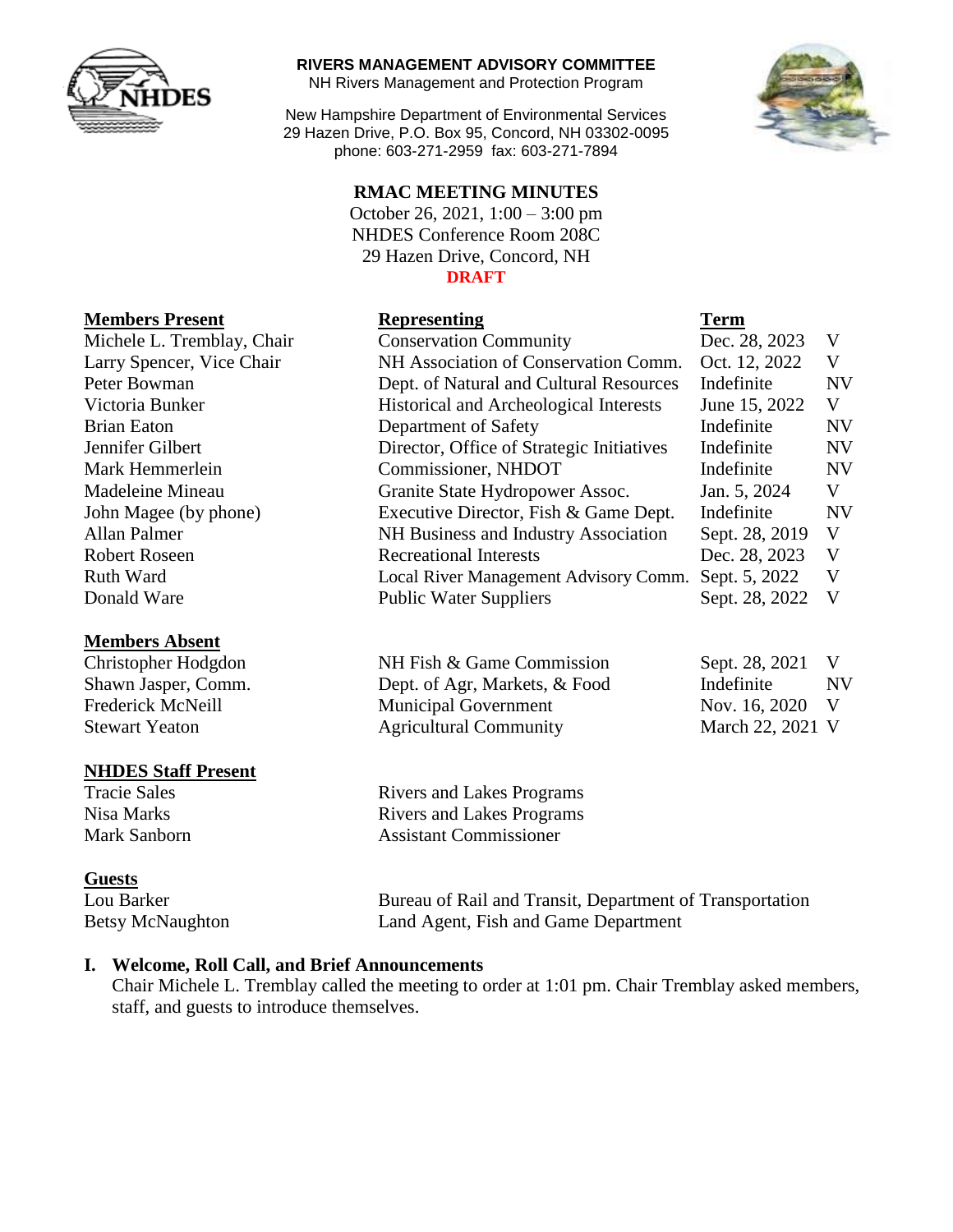# **II. Introduction of Assistant Commissioner Mark Sanborn**

Mark Sanborn introduced himself. He is a native of New Hampshire, has previously worked for the federal government and has expertise in public policy. Mark highlighted supporting staff, infrastructure, and offshore wind as priorities.

## **III.Acceptance of the Consent Agenda**

 *Larry Spencer moved to accept the Consent Agenda, consisting of the January 27, 2021 draft minutes, RMAC representatives, RMAC and RMAC subcommittee representatives, and the RMAC officer election policy. The motioned was seconded by Ruth Ward and passed by unanimous voice vote.*

## **IV. Officer Elections**

 *Ruth Ward made a motion to nominate Michele L. Tremblay as Chair and Larry Spencer as Vice Chair. The motion was seconded by Don Ware. The Committee voted unanimously in favor, by voice vote, with Michele L. Tremblay abstaining.*

## **V. Surplus Land Disposals**

1) [DOT SLR Boscawen Railroad](https://www4.des.state.nh.us/blogs/rmac/wp-content/uploads/DOT-SLR-Boscawen-Railroad.pdf) – Michele read a "no comment" letter submitted by UMRLAC in September. The project would replace an existing lease arrangement in the Northern Railroad corridor with a sale to the current lessor; no change in use is expected. Michele also confirmed that there would not be an effect on the rail trail. Victoria described that the railroad corridor is eligible for the national register of historic places but is not listed. The property has been reviewed for historical and cultural resources by DOT, and no effects are likely.

## *Larry Spencer moved that the RMAC take a position of no objection to the sale. Ruth Ward seconded the motion, which passed by unanimous voice vote.*

2) [DOT SLR Enfield Rail Trail](https://www4.des.state.nh.us/blogs/rmac/wp-content/uploads/20210727-RMAC-Memo-signed.pdf) – Tracie provided background on the proposal to sell 0.88 acres to current abutters and the town. Tracie read a comment letter from Mascoma RLAC, which had no objections but expressed a desire to see the area between Depot St. and the RR maintained for public use. DOT considers the transfer compatible with Mascoma LAC's desire to maintain access. Enfield owns the building on the lot, but not the land, despite maintaining it for public access. DOT considers the property superfluous because even if became a railroad again, they would not need a facility in this location. Victoria described that the Northern Railroad corridor is eligible for the national register of historical places but DOT evaluation saw no likely impacts to archeological resources.

## *Larry Spencer made a motion to take a position of no objection to the proposed sale. Ruth Ward seconded the motion. The voice vote was unanimous in favor.*

3) [CORD SLR 21-004 Campton-Thornton](https://www4.des.state.nh.us/blogs/rmac/wp-content/uploads/2021-SLR-004-Campton-Thornton.pdf) (Owl's Nest Resort/Pemigewasset WMA) – Tracie introduced the project, and Betsey McNaughten provided additional details. The proposed project would relocate the access trail to the Pemigewasset Wildlife Management Area where it passes through the Owl's Nest Resort. The access point has changed over time; this proposes to formalize a safer route from traffic and restore parking, reflecting extensive negotiations with the current landowners. Victoria described that no archeological surveys have been done, but the landscaping associated with the golf course previously on the site likely obliterated anything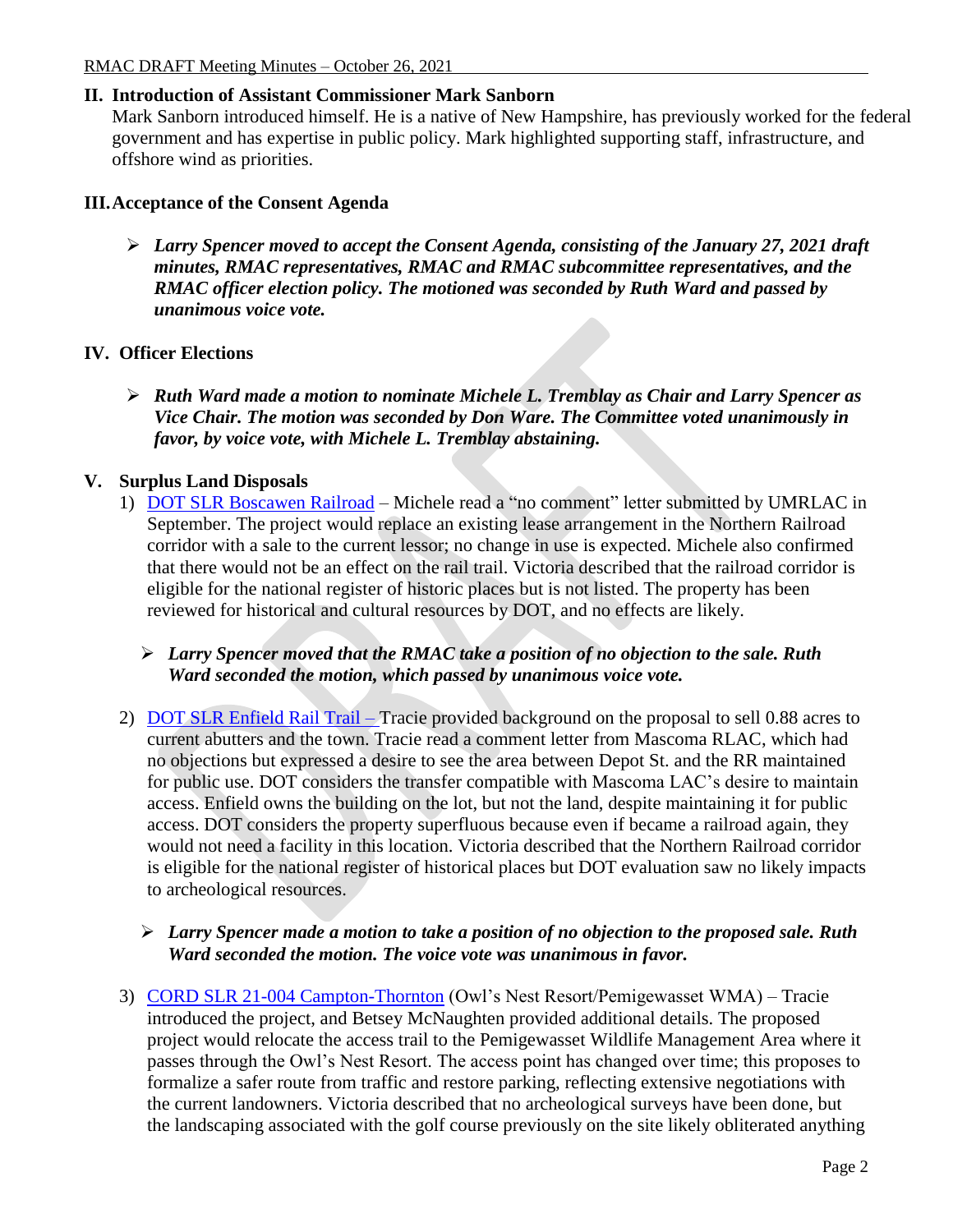that would have been there. The tree edges along the river have some potential for resources. There have not been any archeological surveys in the project area, so additional review may be warranted.

A Pemigewasset River LAC member ran into issues around hunter access, with signage saying that the path through the resort was closed, and a resort employee suggesting he leave. Betsey was not aware of the "no river access" sign, and sent the LAC member's comments to the Attorney General's office. The old access is still in place and legally accessible through the old easement. It does not get replaced until the new easement is recorded likely in spring. A kiosk has been installed at the parking area, but there is not currently signage at the town road. It would be DOT's role to install a road sign, not Fish and Game's. Michele asked whether the deed should include language prohibiting gating or signage closing the road. Betsey said these are Fish and Game rights-of-way, so the resort cannot block public access. After discussion, members agreed that the kiosk is likely sufficient signage to make clear to the public where access is.

## *Madeleine Mineau made a motion for no objection to the recommended proposal. Allan Palmer seconded it. The motion passed by voice vote with no objections or abstentions.*

## **VI. Mapping State-Owned Lands**

Michele presented the history of a project, undertaken by a joint subcommittee with the LMAC, to create a map of all state-owned lands within river corridors or near lakes. The project's objective was to create a systematic inventory, with associated values of interest, in order to assist the RMAC and LMAC with the process of surplus land reviews.

Members expressed interest in resuming the project. Tracie mentioned that analysis of parcels within river corridors is required of LACs as part of updating their management plans. Michele pointed out that the information in management plans may not remain timely in the same way as a "live" map layer.

Mark asked what resources would be available to conduct such an activity. Michele responded that she would anticipate having a conversation with OSI. Mark also asked if parcels would be ranked. Michele replied that the plan was to develop criteria to guide the RMAC's review of parcels.

Tracie mentioned that the RMAC is interested in multiple types of value to the public, not just conservation lands. For instance, DOT lands are often providing informal public access to the rivers, and that the RMAC would want to be aware of these types of informal access or other public values that are not catalogued by other agencies. Michele added that the subcommittee previously was looking at all state lands, and that someone had started compiling a state lands layer several years ago. The base layer of all state parcels may or may not exist. Mark mentioned that PWAAB may also have information pertaining to public access that could contribute to the project.

The group collectively expressed support for invoking the joint subcommittee to begin to explore what data are available, as well as what criteria to use when the RMAC considers SLRs. Michele asked for volunteers to be part of the subcommittee. Larry, Mark, John, and Michele expressed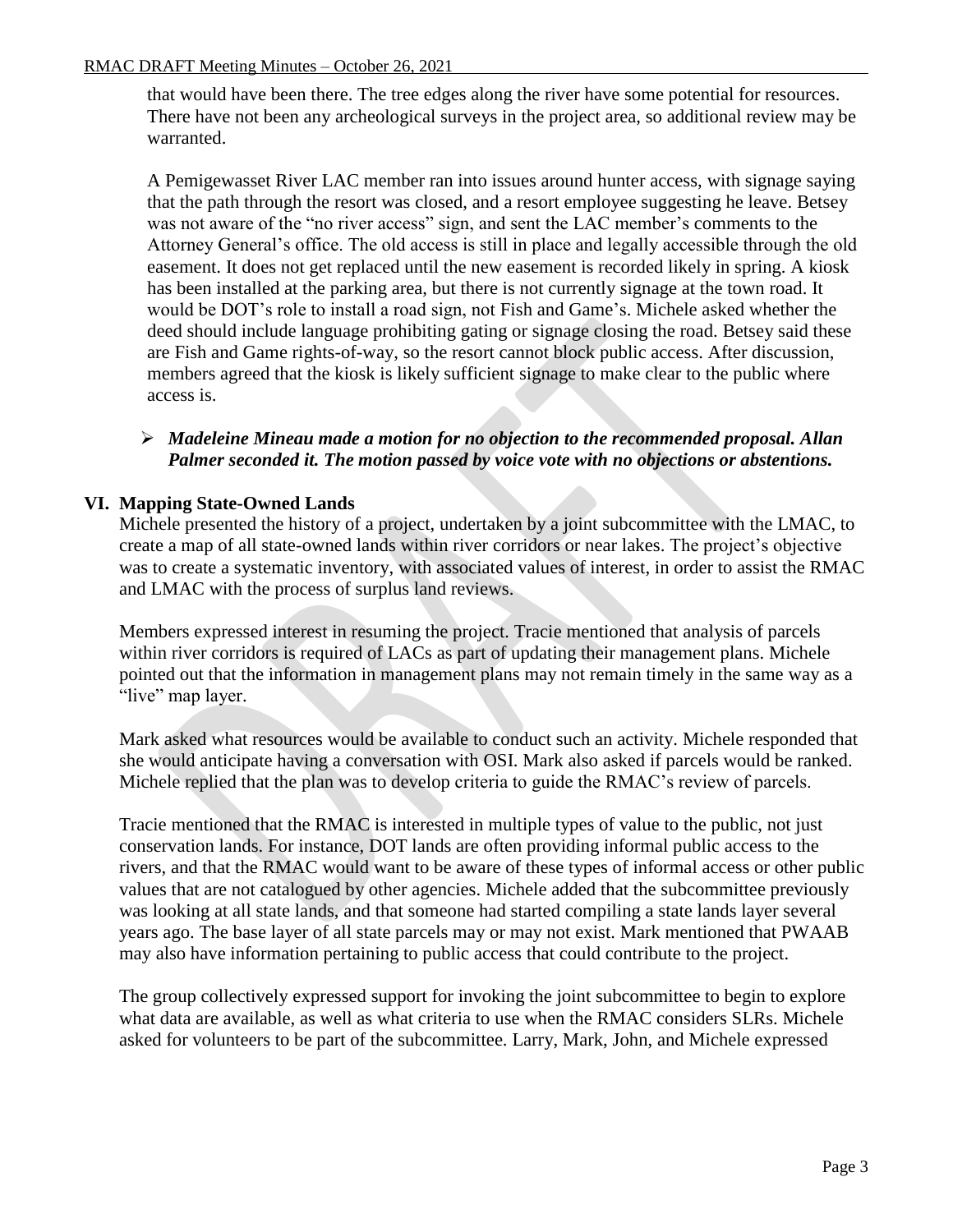interest in participating. Michele will talk with the LMAC chair and potentially add to the agenda for the next joint LMAC/RMAC meeting.

## **VII.RMPP-Related Legislation**

Larry expressed a desire to work with the legislature to reinstate the ability of public committees to meet virtually, citing the time costs to attending in person and the broader public involvement experienced while meeting remotely.

The legislative subcommittee is still following some 2021 legislation, and has prepared a list of search terms to use on 2022 bills. No bill text is yet available for 2022.

Tracie highlighted LSR 2705, which proposes to designate the segment of the Merrimack River that runs through Manchester. The bill sponsor told her he wanted to make it part of the existing designated lower segment. The bill was driven by one legislator and bypassed existing statutory requirements for public involvement.

Larry proposed that the subcommittee coordinate with staff to meet in early January. Larry, John (non-voting member), Fred, Michele, and Don are current members; Madeleine joined as well.

## **VIII. Water Quality Indicators Project**

Michele provided an overview of this project, which was undertaken by a joint subcommittee with the LMAC to answer questions from the public about water quality. So far the subcommittee has not found a clear way to approach answering the project's questions, given existing data. The subcommittee is currently in need of leadership and new membership if it is to continue. John, Michele, and Mark were previously the RMAC members on the subcommittee.

Michele asked if the group would like to continue working on this issue. Rob offered to participate. Michele will talk with the LMAC Chair about convening the group.

### **IX. RMPP Program Updates**

- 1) Tracie introduced Nisa Marks as the new Rivers and Lakes Program Assistant. Nisa brings a background in biology and policy to the position and is on the board of NH Audubon.
- 2) Tracie highlighted that the RMAC's statutorily required biennial report to the legislature is due shortly. Staff is working on its preparation, but are still waiting on annual reports from four LACs. The biennial report is an opportunity to showcase RMAC accomplishments and highlight the contributions that volunteers make to the Rivers and Lakes Program.

The RMAC discussed the potential for them to assist with reminders to the LACs. Tracie will coordinate with Michele for further assistance.

- 3) Tracie provided a general update on LAC activities:
	- Some LACs are struggling with the return to in person meetings, as some of the venues previously used are not hosting outside meetings. The COVID-19 pandemic has also been hard on LAC membership.
	- Four LACs are currently working on updating their corridor management plans. Two (the Ashuelot and Exeter Rivers LACs) have received 604(b) grants from EPA/NHDES to conduct the plan updates. The Saco-Swift LAC is putting together a plan for both rivers, with the help of a consultant and using funds from the Clean Water State Revolving Fund